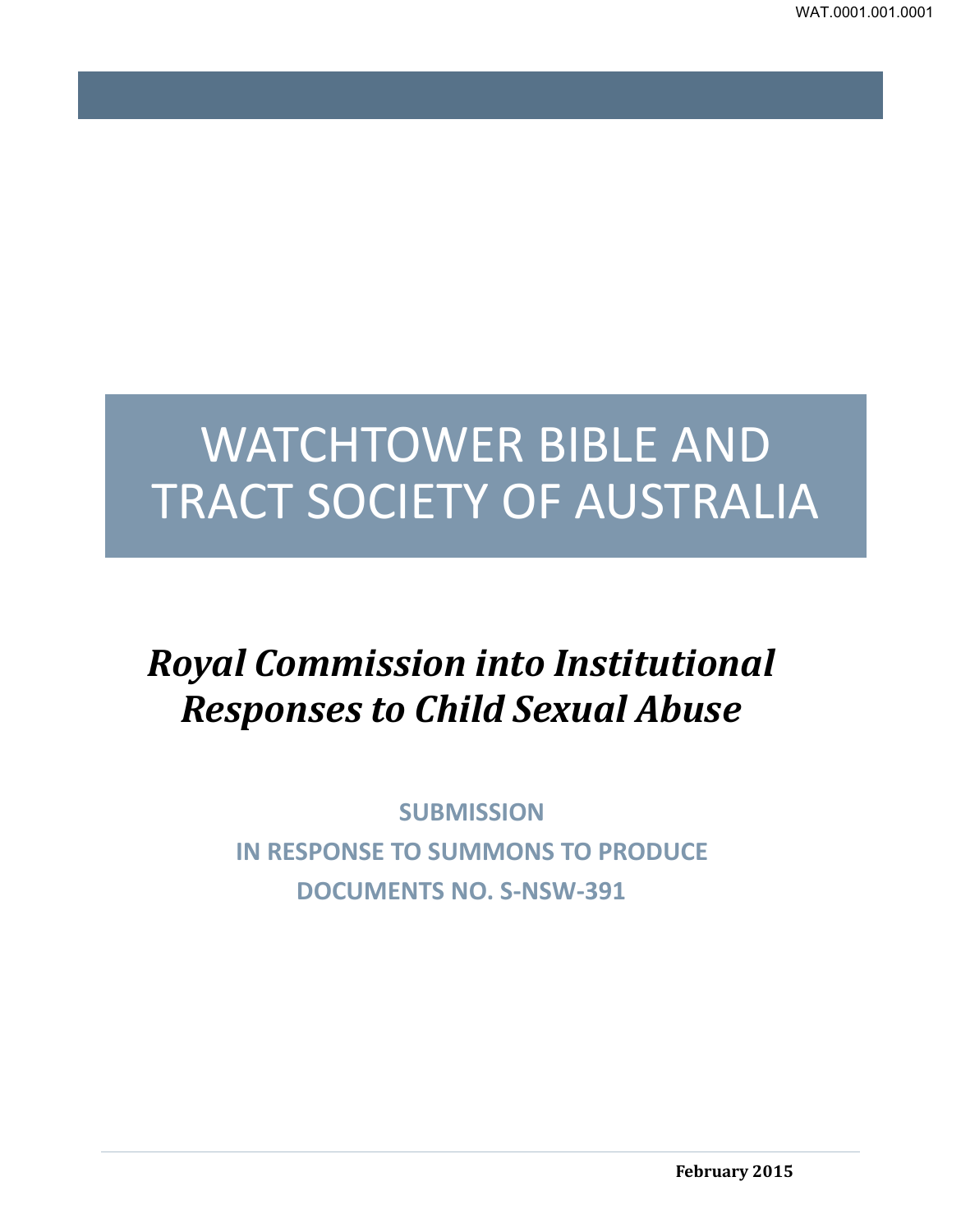## **Contents**

| Appointment and Screening Process for Elders and Ministerial Servants _________________________ 10 |                |
|----------------------------------------------------------------------------------------------------|----------------|
|                                                                                                    |                |
|                                                                                                    |                |
|                                                                                                    |                |
|                                                                                                    |                |
|                                                                                                    | $\frac{1}{20}$ |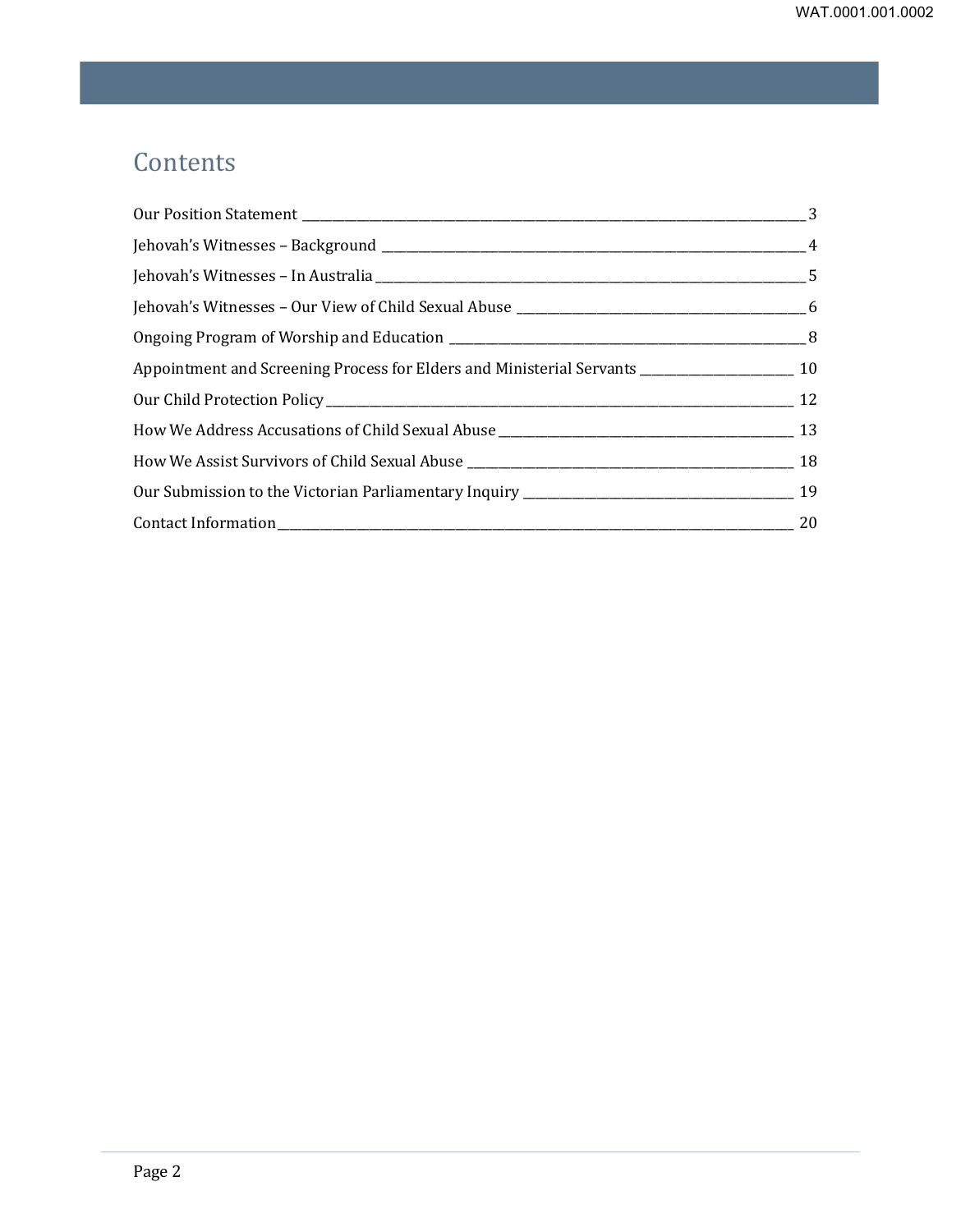## <span id="page-2-0"></span>Our Position Statement

Jehovah's Witnesses abhor child abuse, a crime that sadly occurs in all sectors of society. The safety of our children is of the utmost importance. For decades, our journals *The Watchtower* and *Awake!*, as well as our website *jw.org*, have featured articles for both Jehovah's Witnesses and the general public on how to protect children from abuse.

These articles include:

- ["Jehovah's Witnesses Educate Parents and Children to Protect](http://www.jw.org/en/jehovahs-witnesses/activities/help-community/safeguarding-children-sexual-abuse/) Against Sexual Predators", [jw.org, posted September 2014;](http://www.jw.org/en/jehovahs-witnesses/activities/help-community/safeguarding-children-sexual-abuse/)
- "A Danger That Concerns Every Parent", "How to Protect Your Children" and "Make Your Family a Safe Haven", *Awake!* of October 2007;
- "Let Us Abhor What Is Wicked", *The Watchtower* of January 1, 1997;
- "Your Child Is in Danger!", "How Can We Protect Our Children?" and "Prevention in the Home", *Awake!* of October 8, 1993; and
- "Child Molesting—Every Mother's Nightmare", *Awake!* of January 22, 1985.

Jehovah's Witnesses do not separate children from their parents. We do not have any programs, such as Sunday Schools, youth groups or day care centres, in which we take custody of children from their parents. We believe that loving and protective parents are the best deterrent to child abuse. Thus, we continue to educate parents and provide them with valuable tools to help them educate and protect their children.—Deuteronomy 6:6, 7.

We have no paid clergy. Congregation elders comply with mandatory reporting laws. (Romans 13:1) They provide abuse victims and their families with spiritual comfort from the Bible. (Isaiah 32:2; 1 Thessalonians 5:14) The victim and his or her parents have the absolute right to report the matter to the governmental authorities. (Galatians 6:5) Congregation elders do not shield abusers from the authorities or from the consequences of their actions. (Galatians 6:7) Anyone who commits the sin of child abuse faces expulsion from the congregation. If such a person is serving in a position of responsibility, he is removed. Any suggestion that Jehovah's Witnesses cover up child abuse is absolutely false.

We are committed to doing all we can to prevent child sexual abuse and to provide spiritual comfort to any who have suffered from this terrible sin and crime.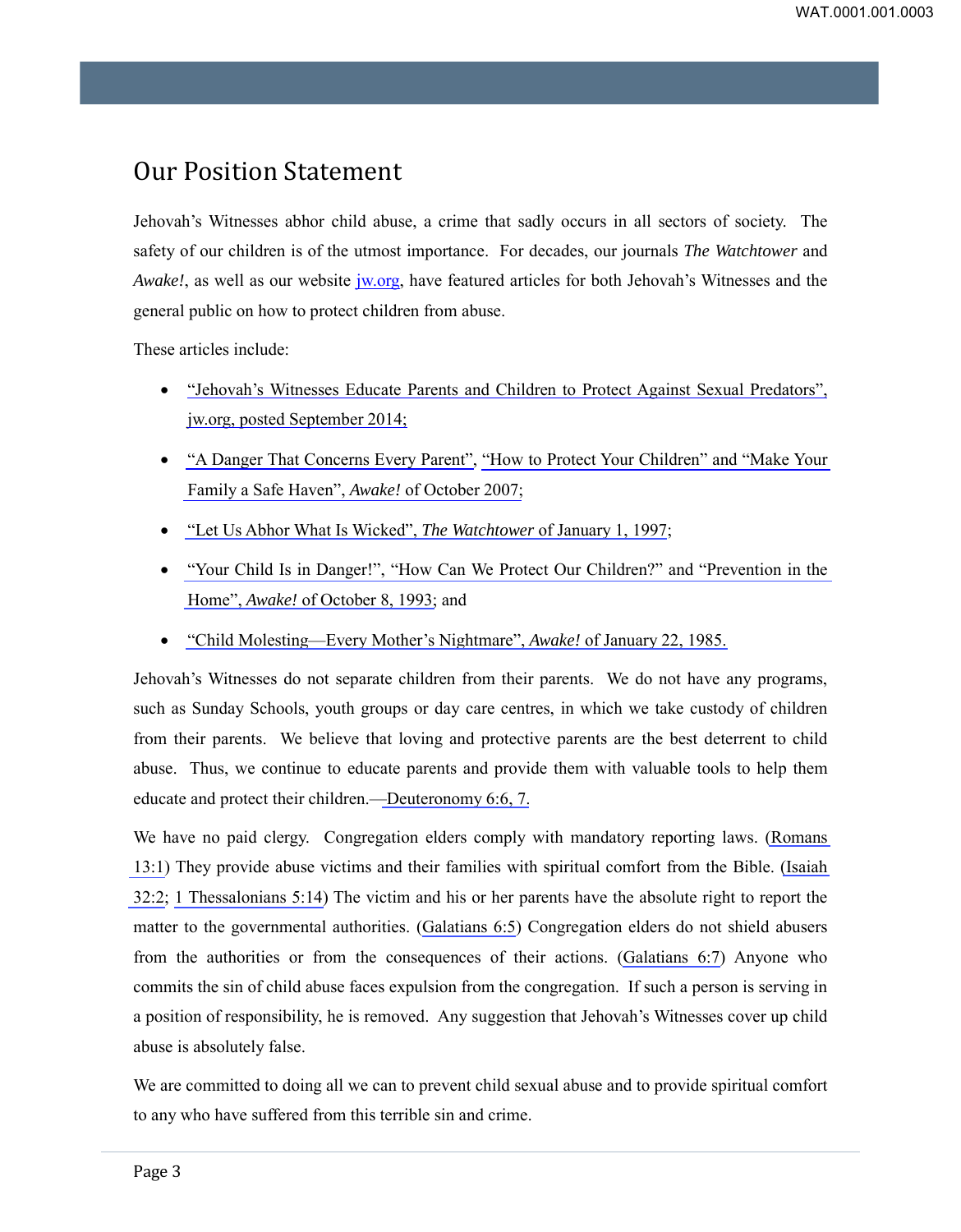## <span id="page-3-0"></span>Jehovah's Witnesses – Background

Jehovah's Witnesses are a Christian religion with 8,201,545 active members in 115,416 congregations in 239 lands. In 2014, a total of 19,950,019 attended the annual religious event commemorating the Memorial of Christ's Death. The 'Governing Body of Jehovah's Witnesses' is based in the United States and provides ecclesiastical guidance of our worship. Watchtower Bible and Tract Society of Pennsylvania is a legal entity used in the United States. Branch offices have been established around the world to assist in organising our worship which includes our wellknown public ministry, the distribution of Bibles and Bible-based publications to members of the faith (equivalent to parishioners) and to the general public, and to provide assistance to congregations.

As stated on our website, Jehovah's Witnesses:

*[C]ome from hundreds of ethnic and language backgrounds, yet we are united by common goals. Above all, we want to honor Jehovah, the God of the Bible and the Creator of all things. We do our best to imitate Jesus Christ and are proud to be called Christians. Each of us regularly spends time helping people learn about the Bible and God's Kingdom. Because we witness, or talk, about Jehovah God and his Kingdom, we are known as Jehovah's Witnesses.[—http://www.jw.org/en/](http://www.jw.org/en/)* 

Jehovah's Witnesses, although imperfect, take living in accordance with Bible principles extremely seriously and are known worldwide as law-abiding citizens. We actively promote respect for human rights and the care and protection of children.

Jehovah's Witness parents have the responsibility to train, educate, counsel, care and protect their children. Consequently, there are no activities or events which separate children from their parents.

Our beliefs are widely published and distributed to all, without charge, in printed form and through the extensive information made publicly available on the [jw.org](http://www.jw.org/en/) website. *The Watchtower* magazine currently has a worldwide distribution of nearly 53 million copies in 228 languages and the *Awake!* magazine, 51 million copies in 101 languages, making these two journals the most widely distributed periodicals in the world. In addition, millions of people worldwide access these and other publications each month by visiting the *jw.org* website.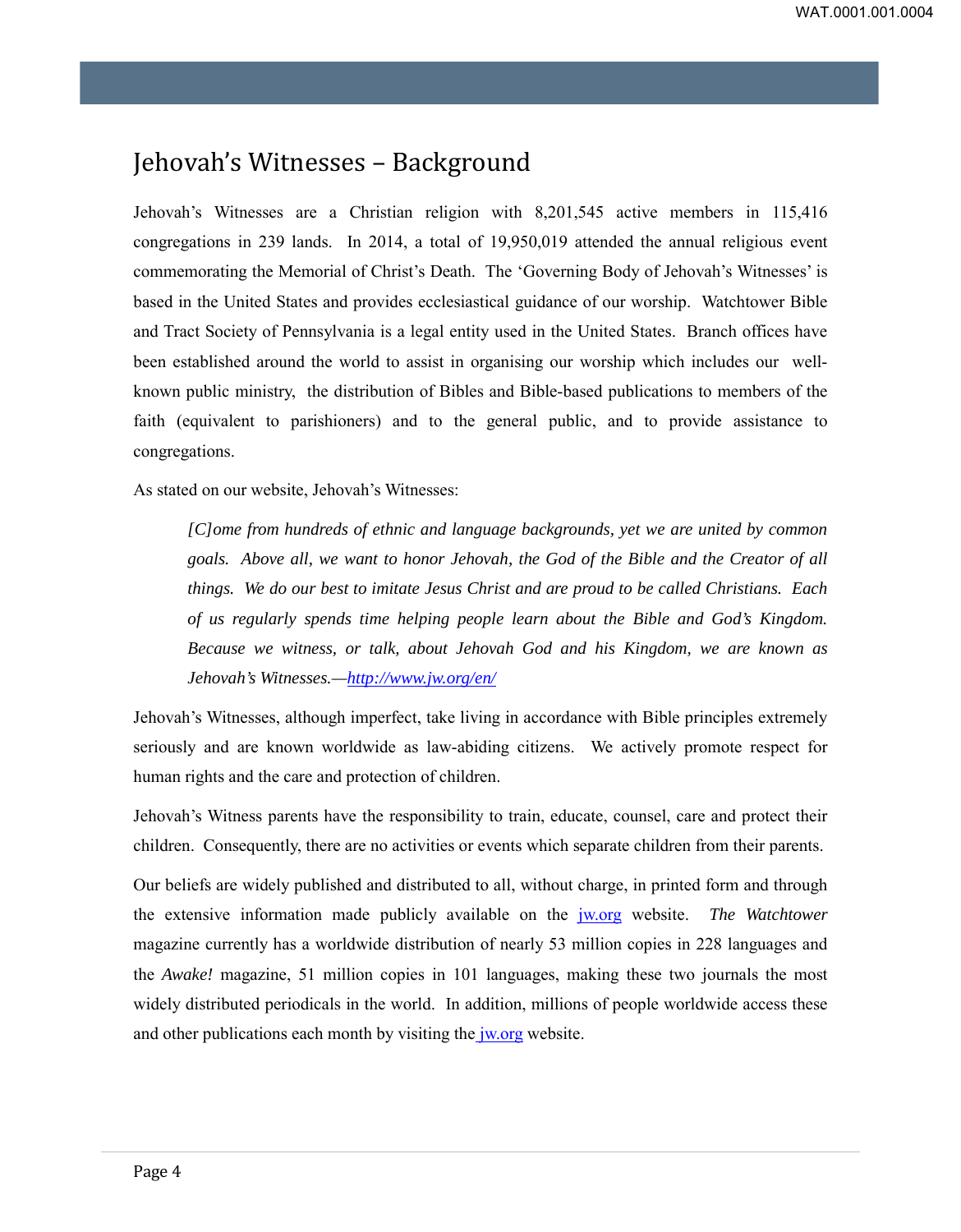## <span id="page-4-0"></span>Jehovah's Witnesses – In Australia

Jehovah's Witnesses have been active in Australia since 1896, with a branch office first established here in 1904. There are presently 817 congregations in Australia with over 68,000 parishioners. In 2014, over 118,000 were in attendance at our annual religious event to commemorate the Memorial of Christ's Death. As with our publications, all congregation meetings and assemblies are open to the general public.

The translation, production and distribution of Christian publications throughout the Australasia region is facilitated by Watchtower Bible and Tract Society of Australia (ABN 42 002 861 225). This is the entity used to transmit our Bible-based guidance to congregations throughout the country. Each congregation in Australia is registered with the Australian Charities and Not-for-Profits Commission.

#### Oversight of Congregations

Elders (equivalent to pastors) and ministerial servants (equivalent to deacons) care for various responsibilities within congregations. The majority of elders are themselves parents and maintain secular employment to support their families. Our congregation structure does not involve a salaried clergy and as such, our organization has no employees. Therefore, we have no contractual arrangement that enables us to direct such persons to move from one congregation to another.

In addition to their teaching role, elders have the responsibility to provide spiritual support and pastoral care to members of the congregation. On the other hand, a ministerial servant's role in the congregation is predominately an administrative support function, such as congregation accounting and maintaining the meeting place known as a 'Kingdom Hall'.

For various periods of time over the past 10 years, 16,505 different individuals have served as elders and ministerial servants throughout Australia, although a large number have discontinued due to secular commitments, health, family, age, or are deceased. Currently, there are 6,978 elders and 4,693 ministerial servants in Australia.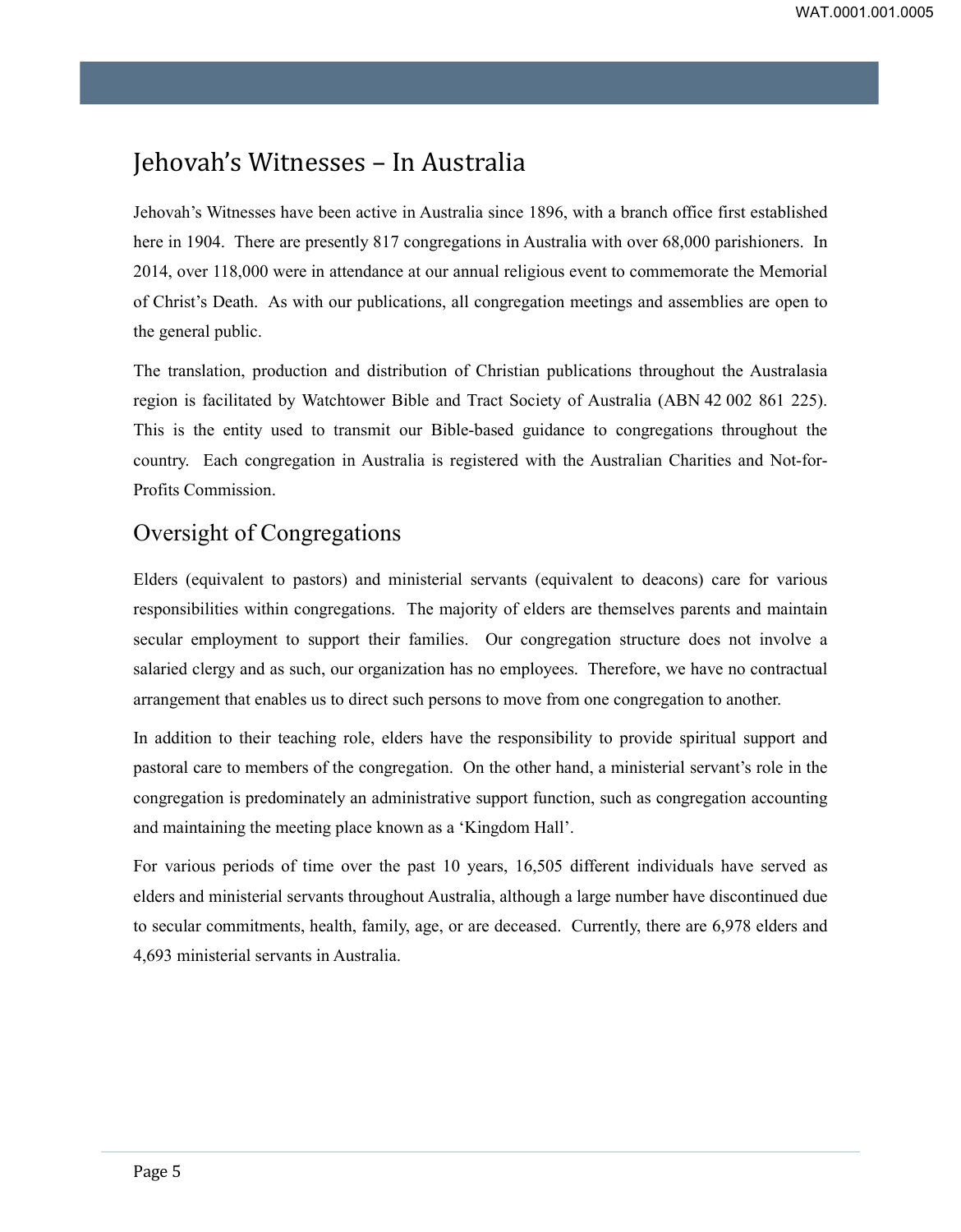## <span id="page-5-0"></span>Jehovah's Witnesses – Our View of Child Sexual Abuse

Child abuse is abhorrent to us and we do not protect any perpetrator of such repugnant acts from the consequences of their sin. Sexual abuse of children is both a terrible sin and a crime. This is in harmony with the Bible principle recorded at Romans 12:9: "*Abhor what is wicked.*"

Additionally, at Romans 13:1 we are commanded to: "*Let every person be in subjection to the superior* [governmental] *authorities.*" Consequently, we do not shield any perpetrator of child sexual abuse from the consequences, both spiritual and legal, of their offences.

For over 30 years our Bible-based policy on child sexual abuse has been available to the public. In situations where the abuse of a child is suspected, the *Awake!,* January 22, 1985, page 8, made it clear what is required:

*First, the child—and other children too—must be protected from any further abuse. This must be done, whatever the cost. In many cases the accused molester will have to be confronted. But whatever it takes, it is important that the child should feel confident that the molester will never be able to get at her (or him) again.* 

*Second, the child must be given a lot of love and emotional support. Parents must make it very clear that the little victim is not to blame. The crime and anything that happens as a result of it—even if a close relative goes to prison—is not her (or his) fault. But that reassurance will have to be given many times, so that the victim comes to believe it—and to believe that the parents believe it too!*

This Bible-based policy has been restated in our publications over many decades. For instance, *The Watchtower*, January 1, 1997, page 29, stated that:

*Depending on the law of the land where he lives, the molester may well have to serve a prison term or face other sanctions from the State. The congregation will not protect him from this.*

*A dedicated adult Christian who falls into the sin of child sexual abuse reveals an unnatural fleshly weakness.*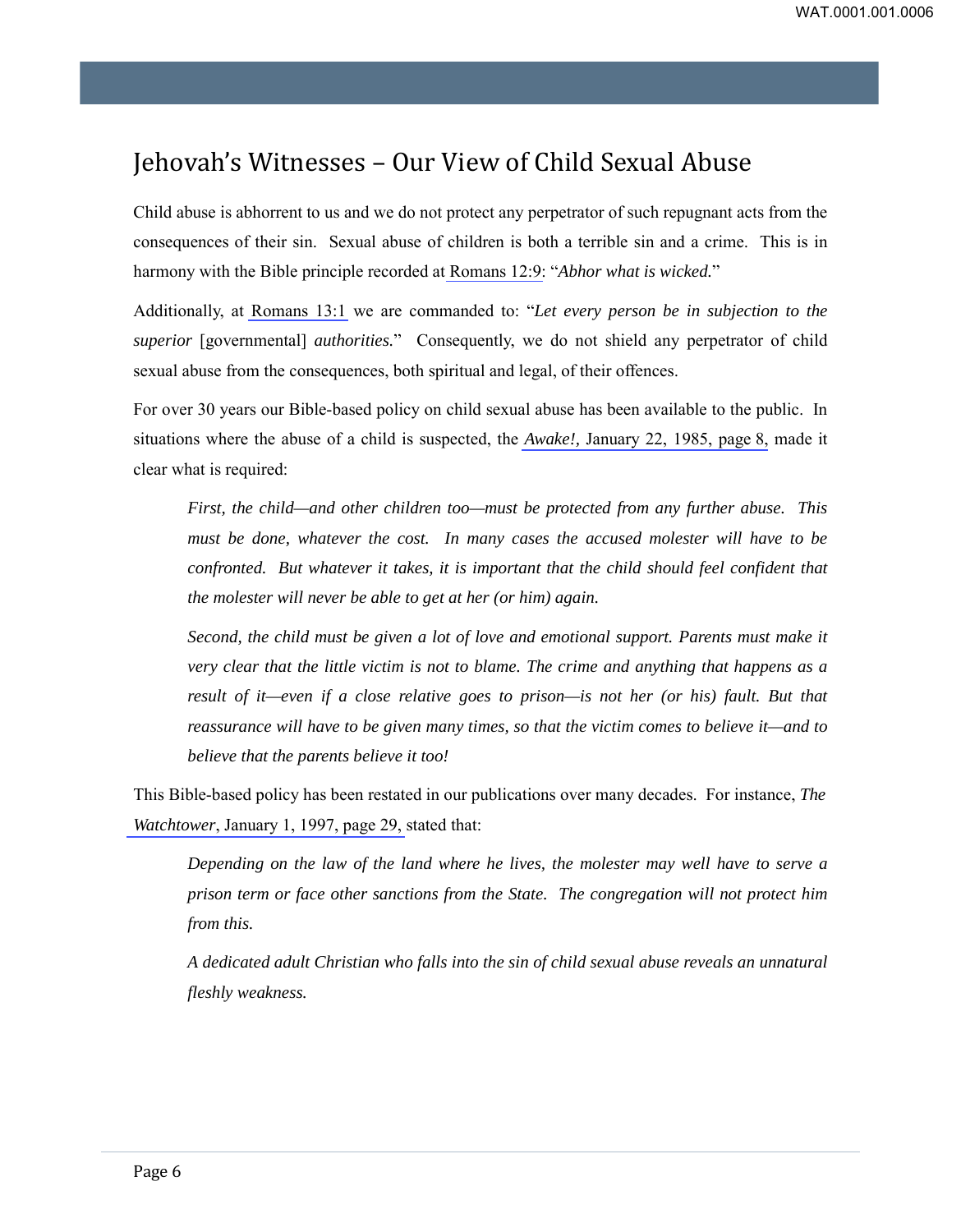Our religious beliefs and practices are epitomised in a letter to all bodies of elders dated *October 1, 2012, Re: Child Abuse* (Policy Letter) page 3, paragraph 9, which provides that:

*As spiritual shepherds, elders should continue to make every effort to protect all in the congregation, especially children from the unwholesome practices of the world. (Isa 32:1,2) One of these is child sexual abuse. We abhor the sexual abuse of children and will not protect any perpetrator of such repugnant acts from the consequences of his gross sin. (Rom 12:9)* 

Therefore, given the extremely high importance we place on addressing child sexual abuse and protecting children, elders are instructed to conduct a spiritual investigation of each and every accusation of child abuse against a congregation member to determine whether the accused should be expelled from the congregation as an unrepentant child molester. (1 Corinthians 5:11-13) If the elders determine that a congregation member who committed child sexual abuse is genuinely repentant for his sin (Acts 3:19; 26:20), the genuinely repentant sinner will be allowed to remain a member of the congregation. However, the elders will monitor the repentant sinner's conduct to protect children and the sinner will be disqualified from serving in any position of responsibility in any congregation.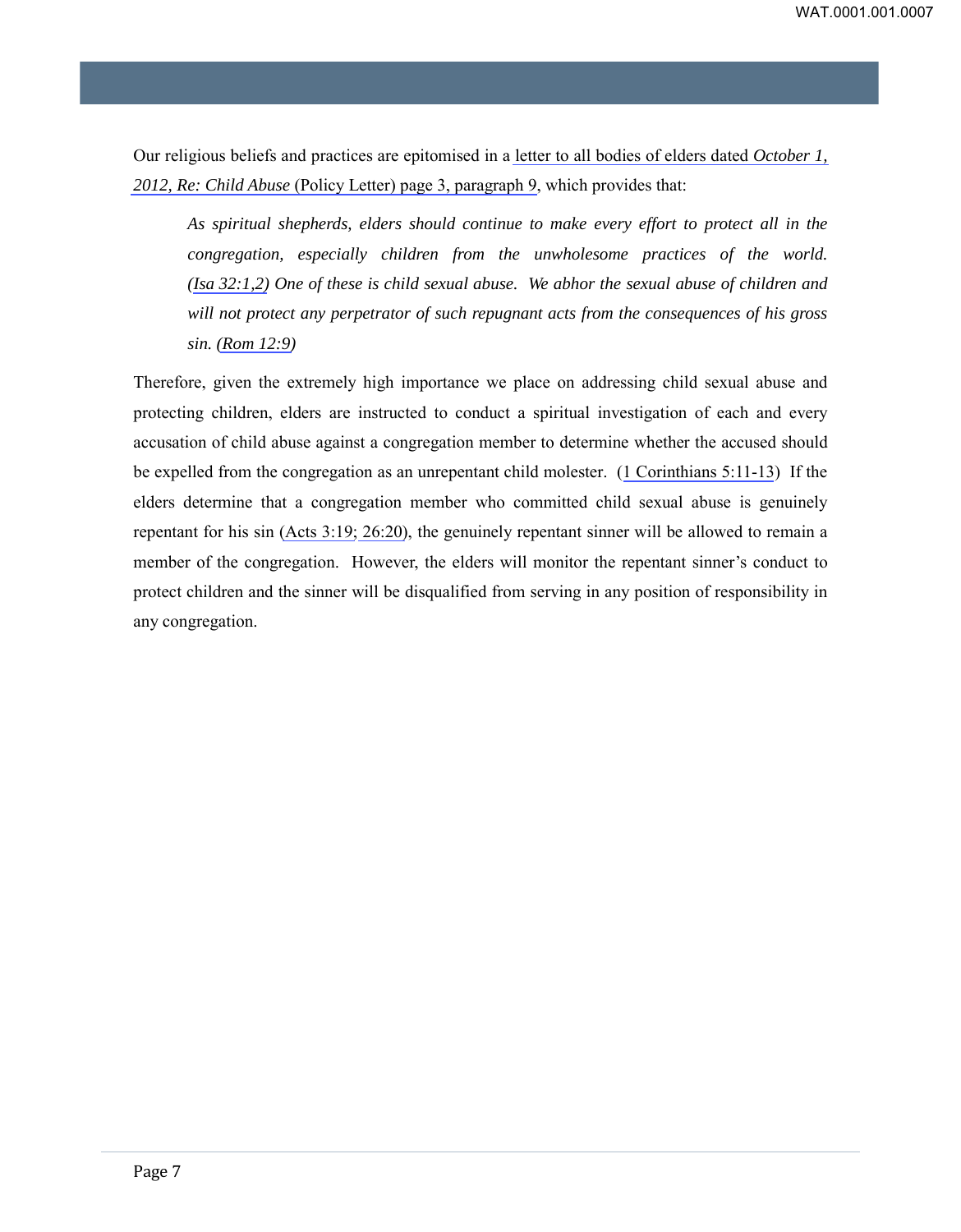## <span id="page-7-0"></span>Ongoing Program of Worship and Education

#### Our Activities Do Not Separate Parents from Children

Jehovah's Witnesses do not separate children from their parents. We do not have any programs, such as Sunday Schools, youth groups, or day care centres, in which we take custody of children from their parents. We believe that loving and protective parents are the best deterrent to child abuse. Thus, we continue to educate parents and provide them with valuable tools to help them educate and protect their children. This is in harmony with Scriptural principles at Deuteronomy 6:6, 7 and Ephesians 6:4.

## Program of Parental and Child Education

For decades, *The Watchtower* and *Awake!* journals and other Bible-based publications have featured articles designed to educate both Jehovah's Witnesses and the general public on how to protect children from sexual abuse and to be alert to any inappropriate behavior. In recent years, our [jw.org](http://www.jw.org/en/)  website has also made such resources accessible to a wider audience (see for example, [http://www.jw.org/en/search/?q=child+abuse\)](http://www.jw.org/en/search/?q=child+abuse). These resources include advice for parents on how to initiate an age-appropriate conversation with each child concerning what to do if confronted by any inappropriate behaviour. We believe that parental education of children about sex and the dangers of child sexual abuse in this way can be a major factor in helping to prevent child sexual abuse. Child-safeguarding experts whom we have consulted, agree that in a religious organisation that does not sponsor programs that separate children from their parents, the best way to safeguard children is to educate parents on how they can protect their children from becoming a victim of child sexual abuse.

## Regular Study Program

The information published by Jehovah's Witnesses also forms the basis for information considered at our weekly congregation meetings, in either a lecture format or through an audience discussion. Larger conventions held three times each year provide education for families through Bible-based lectures, video presentations, re-enactments and interviews. As part of their weekly routine of worship, each family schedules a Family Worship Evening, to consider resources relevant to their situation.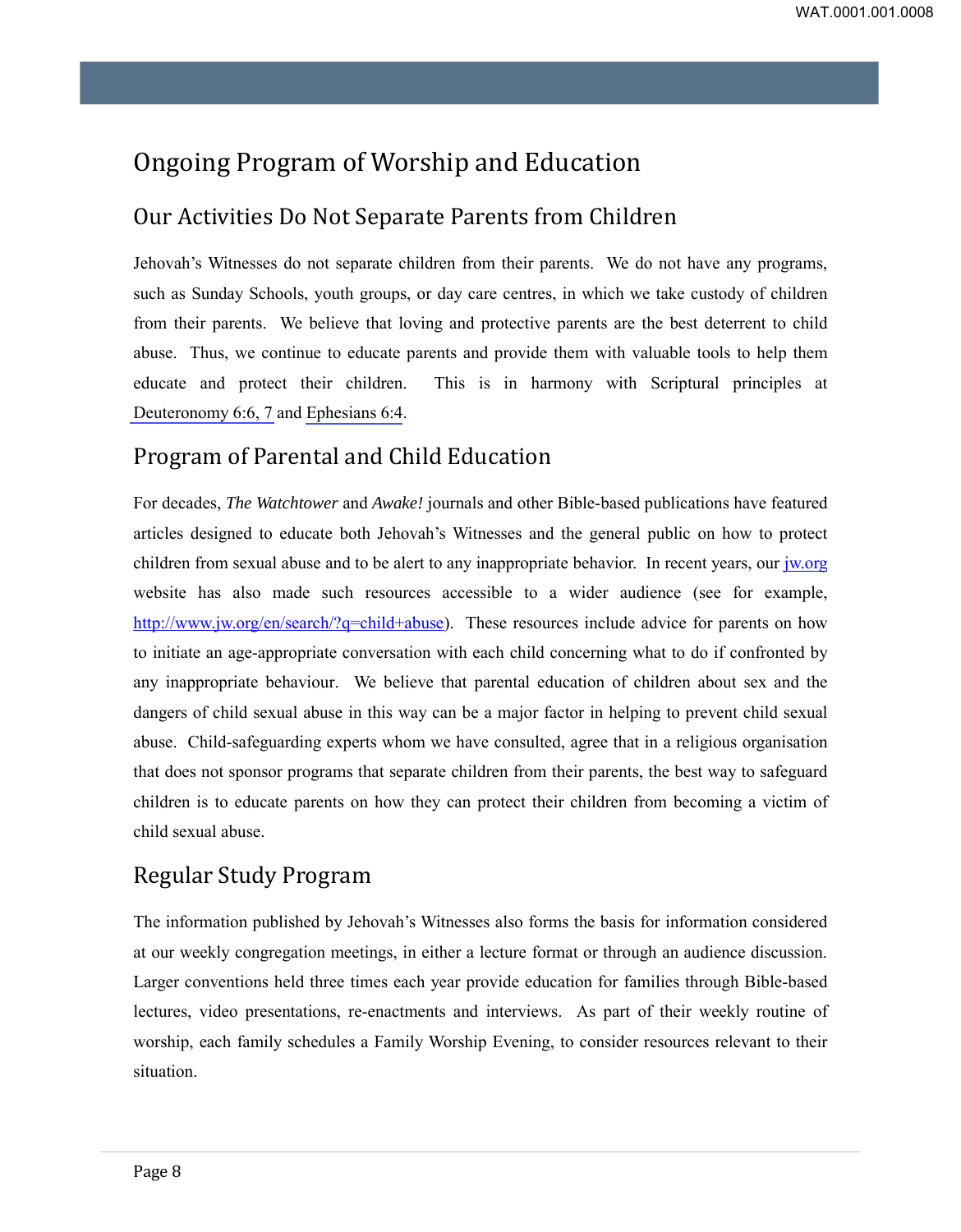#### Training of Elders and Ministerial Servants

Each congregation is visited for review by an experienced travelling elder known as a 'circuit overseer', who is a representative of the organisation. Twice each year, he visits approximately 20 congregations in his circuit for a period of a week at a time. His role is to provide pastoral encouragement to the congregations. During each visit he also meets with the elders to review our Scriptural doctrine and the application of Bible principles to ensure each congregation is complying with any theocratic direction given, including that related to child protection.

Periodic one-day programs are also held for all congregation elders. For example, following the release of *Shepherd The Flock of God* (Elders' Handbook) in 2010, 'Kingdom Ministry Schools' as they are known, were scheduled for all congregation elders to review and discuss the contents of the Elders' Handbook and the implementation of its Bible-based procedures. In 2013, a further series of Kingdom Ministry Schools were conducted for all elders, which reviewed the theocratic direction outlined in our Policy Letter and other publicly available Bible-based publications. The outlines of these schools relevant to our policy on child sexual abuse are included as part of our Submission Documents.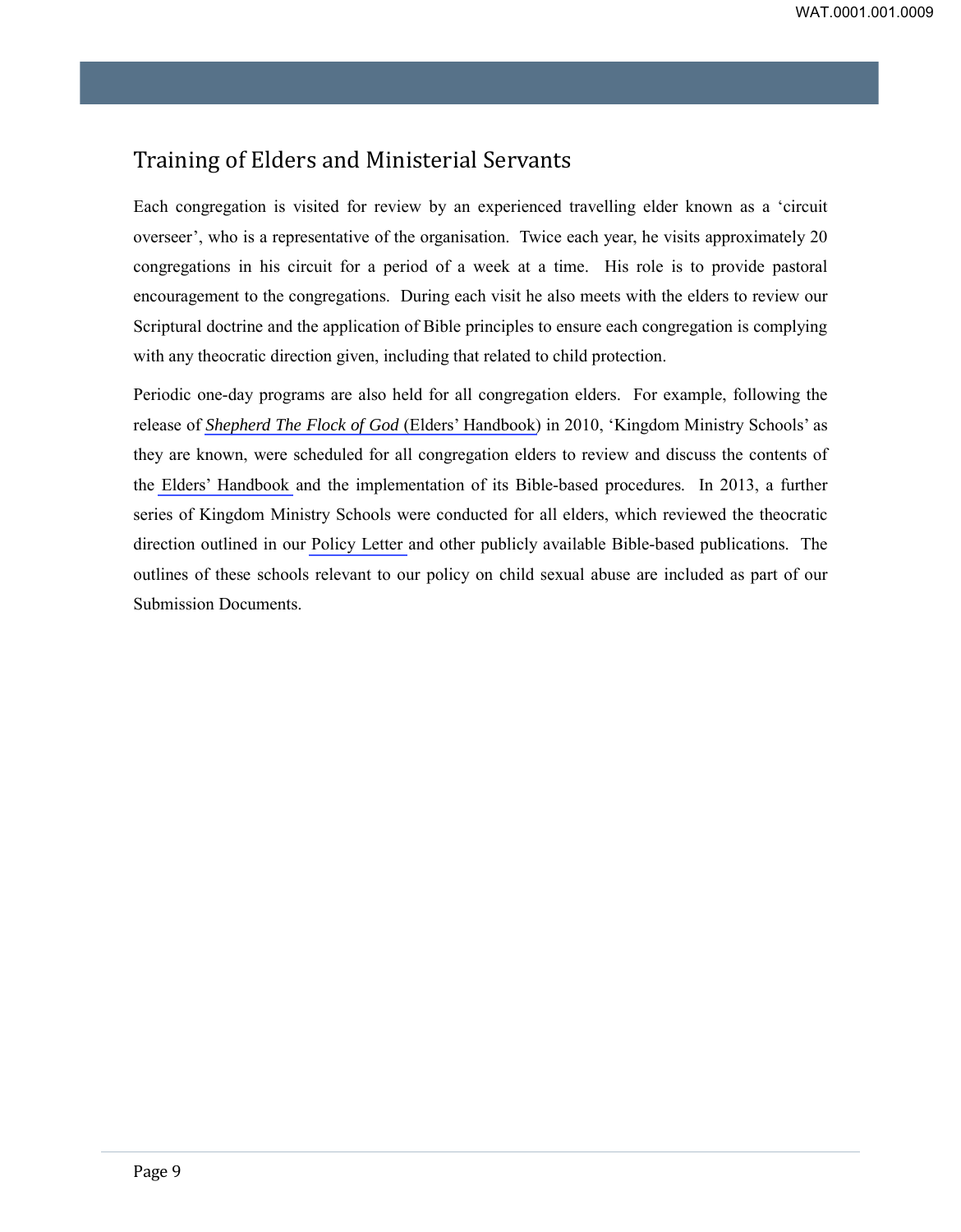## <span id="page-9-0"></span>Appointment and Screening Process for Elders and Ministerial Servants

Congregation elders and ministerial servants are volunteers who have been actively associated with a congregation for a period of time before appointment, usually several years or more. Ministerial servants are chosen from among Scripturally qualified congregation members. After a ministerial servant has served effectively in assisting the elders for some time, he may be recommended to serve as an elder.

Any appointment of an elder or ministerial servant occurs after a person meets the qualifying Scriptural criteria as recorded at 1 Timothy 3:1-13, Titus 1:5-9, 1 Peter 5:2 and James 3:17, 18. For example, a fundamental requirement is:

*[H]e should also have a fine testimony from outsiders so that he does not fall into reproach . . . Also, let these be tested as to fitness first; then let them serve as ministers, as they are free from accusation . . . For the men who minister in a fine manner are acquiring for themselves a fine standing and great freeness of speech in the faith.—*1 Timothy 3:7-13.

These Scriptural qualifications are explained in detail in the Jehovah's Witnesses' Handbook, *Organized to Do Jehovah's Will* (Chapters 5 & 6), an article entitled "Are You Qualified to Serve?", *The Watchtower*, September 1, 1990, and the Elders' Handbook (Chapter 3, paragraphs 1-10). Moreover, the current process to appoint elders and ministerial servants is outlined in the letter to all bodies of elders dated July 13, 2014 *Re: Appointment and Deletion of Elders and Ministerial Servants*.

In each instance, before making a recommendation for appointment, the local body of elders carefully reviews the above-mentioned references. The recommendation is forwarded to the circuit overseer who contacts the branch office to determine whether there is a record of child sexual abuse in the past. If not, at the circuit overseer's next scheduled visit to the congregation, he would chair a meeting of the body of elders to process the appointment.

If the decision is unanimous in the affirmative, the circuit overseer and another elder meet with the individual and ask the following questions: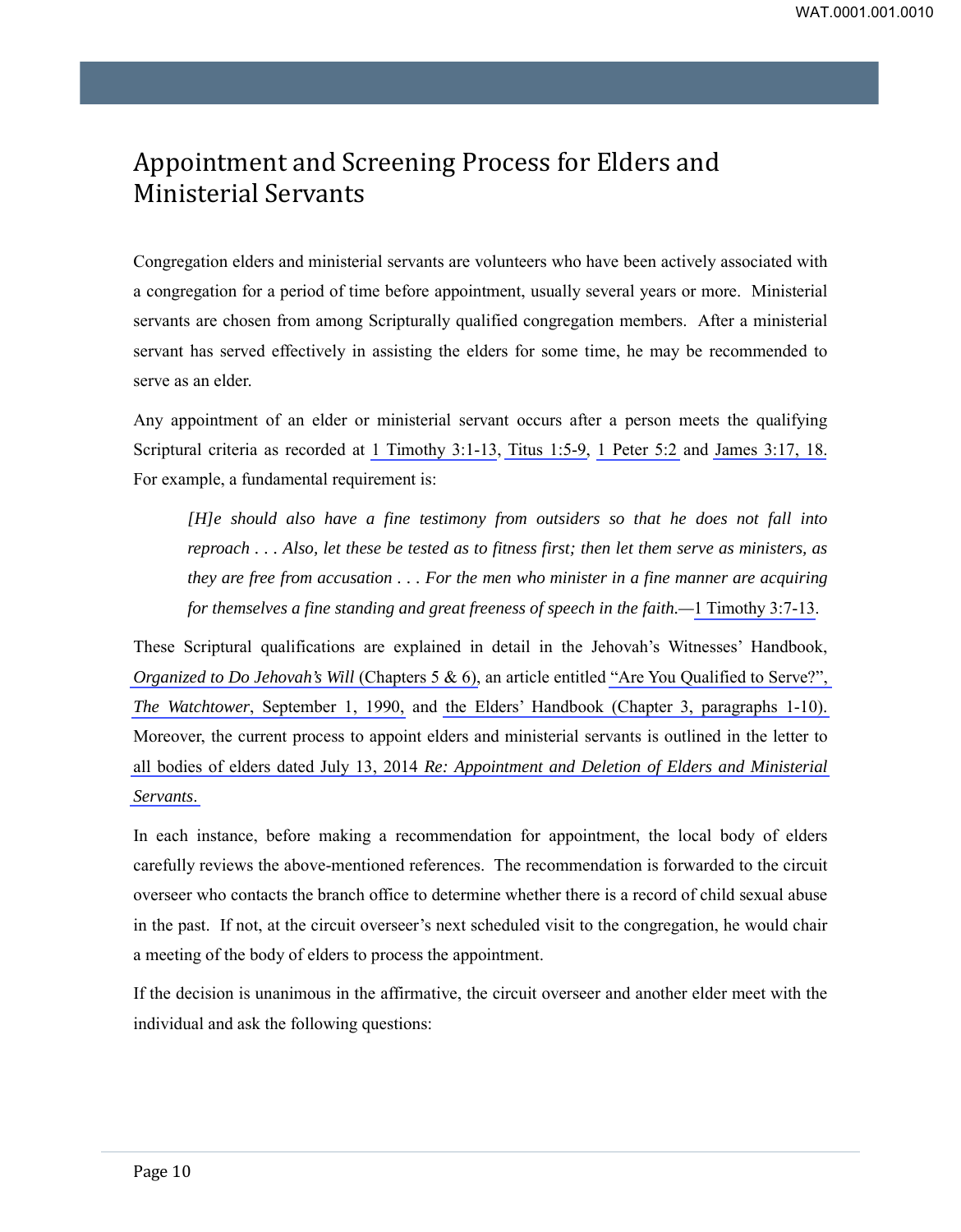- "Is there anything from your past, even before baptism, or in your personal or family life that disqualifies you or that would prevent you from accepting this appointment?
- Is there any reason why your appointment should not be announced to the congregation?
- Have you ever been involved at any time in the past with child molestation?"

(Please refer to the Letter to all bodies of elders dated July 13, 2014, *Re: Appointments and Deletions of Elders and Ministerial Servants*, paragraph 4.)

## Working With Children Checks

The footnote on page two of the July 13, 2014 letter states that: "In the states or territory of Australia where an appointed brother is required to obtain a Working With Children Check (WWCC), the announcement will be held in abeyance until he provides a WWCC number/notification to the coordinator of the body of elders." Once all the requirements of the WWCC have been met, the body of elders notifies the branch office and then the announcement is made. (Please refer to our Submission Documents.)

#### Removal of Elders and Ministerial Servants

If an elder or ministerial servant is found to no longer Scripturally qualify because of an issue relating to child sexual abuse, the matter is immediately referred to the circuit overseer. The circuit overseer advises the congregation and the branch office of the deletion, and the deletion is then announced to the congregation. (Letter to all bodies of elders dated July 13, 2014, *Re: Appointments and Deletions of Elders and Ministerial Servants*, paragraphs 10-12.)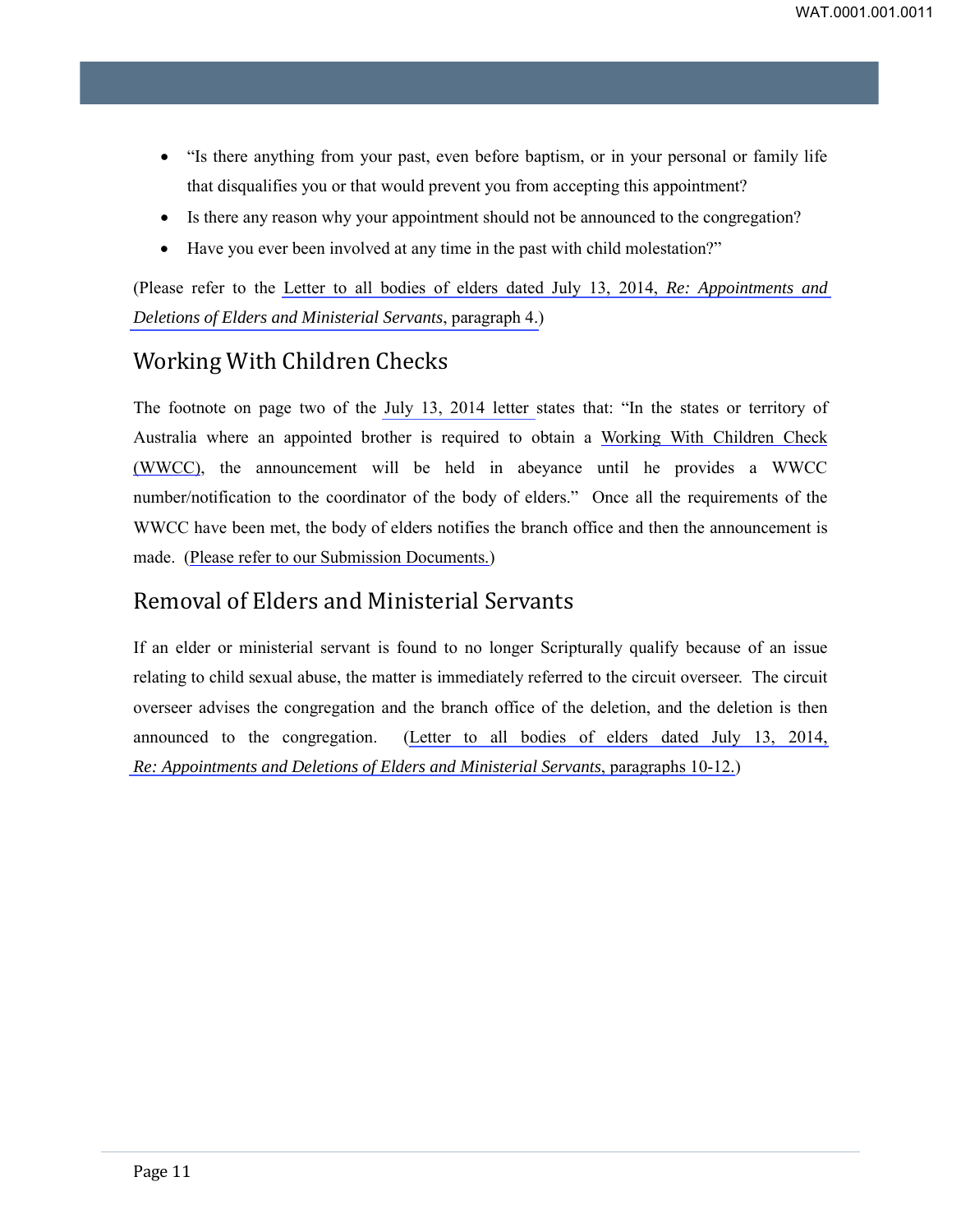## <span id="page-11-0"></span>Our Child Protection Policy

Our approach to child protection is outlined in the Policy Letter and in the Elders' Handbook, which are made available to every elder. However, additional information in support of our theocratic policy is made available to congregation members and the general public through *The Watchtower* and *Awake!* journals and other publications.

Concerning the protection of children from sexual predators, our Policy Letter at paragraph 9 clearly states that:

*We abhor the sexual abuse of children and will not protect any perpetrator of such repugnant acts from the consequences of his gross sin. (Rom 12:9) Elders should take seriously their responsibility in this matter so that the congregation will be safeguarded from any valid accusation of neglect in protecting children from sexual abuse.* 

While our Bible-based religious beliefs and practices remain unchanged, our procedures for child protection have continued to be refined. Over the years, as we have noted areas where our procedures could be strengthened, we have followed through in making necessary changes. This is a continual process to ensure that we have a strong, Scripturally-based policy that protects children and complies with the law.

Our Policy Letter addresses both the legal and the congregational issues regarding any accusation of child sexual abuse. As a religious organisation, we are only authorised to address these matters in accord with Scriptural direction when dealing with them internally. Therefore, dealing with allegations of child sexual abuse spiritually in no way precludes any other options for redress a survivor or their parent/guardian may choose to pursue.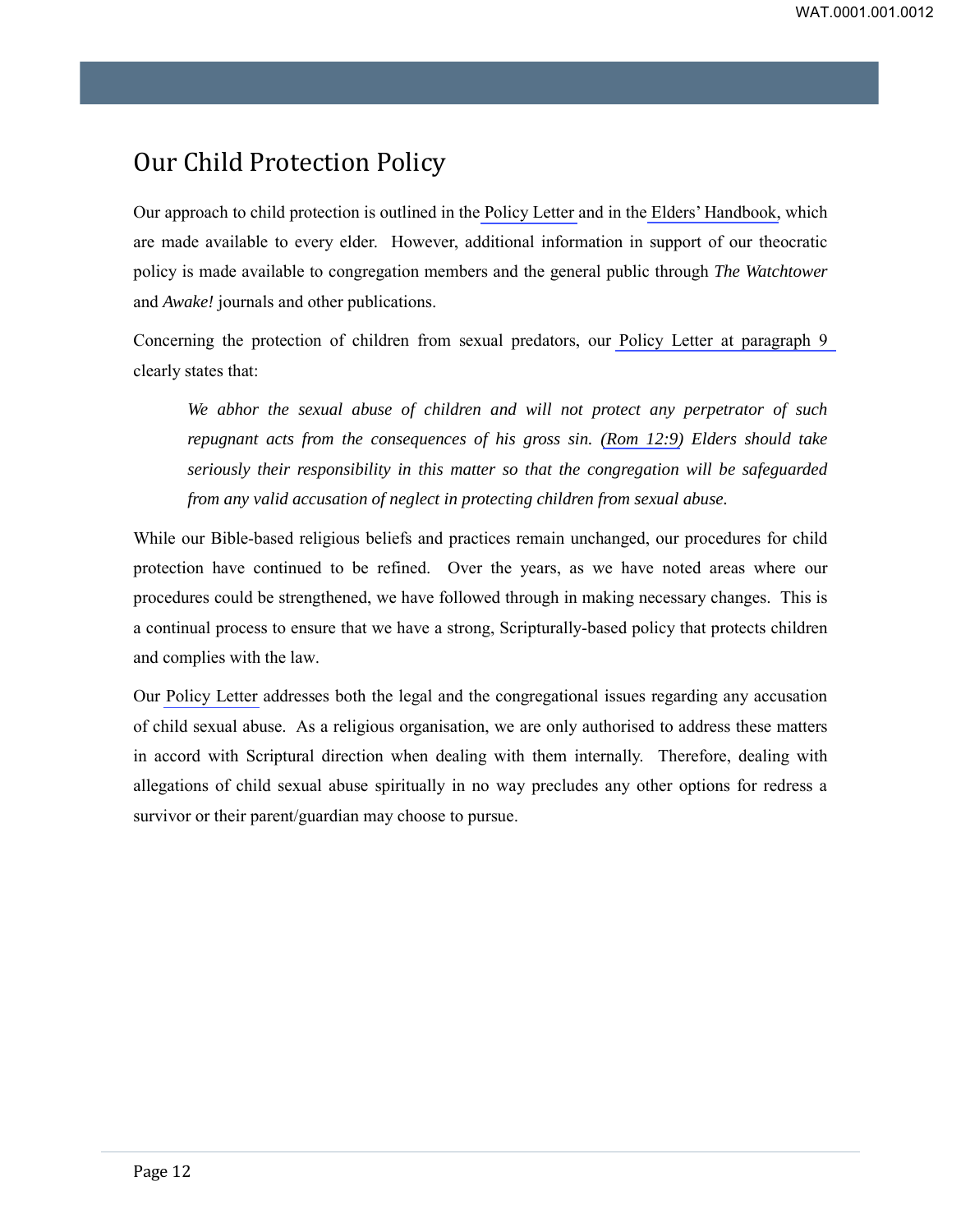## <span id="page-12-0"></span>How We Address Accusations of Child Sexual Abuse

In our Policy Letter, elders are given a clear, unambiguous definition of what constitutes child sexual abuse. Paragraph 3 of the Policy Letter states:

*Child sexual abuse generally includes sexual intercourse with a minor; oral or anal sex with a minor; fondling the genitals, breasts, or buttocks of a minor; voyeurism of a minor; indecent exposure to a minor; soliciting a minor for sexual conduct; or any kind of involvement with child pornography. Depending on the circumstances of the case, it may also include "sexting" with a minor. "Sexting" describes the sending of nude photos, seminude photos, or sexually explicit text messages electronically, such as by phone.* 

In any circumstances, where the elders learn that the victim remains in danger of further abuse, the elders are reminded that, "*First, the child—and other children too—must be protected from any further abuse. This must be done, whatever the cost*." —*Awake!,* January 22, 1985, page 8.

Concerning reporting of child abuse to the authorities, we believe that a victim or parent/guardian has the absolute right to do so. Thus, our elders have been given clear instruction in this regard in chapter 12 of the Elders' Handbook, page 131, paragraph 19, which states:

*Child abuse is a crime. Never suggest to anyone that they should not report an allegation of child abuse to the police or other authorities. If you are asked, make it clear that whether to report the matter to the authorities or not is a personal decision for each individual to make and that there are no congregation sanctions for either decision. Elders will not criticize anyone who reports such an allegation to the authorities. If the victim wishes to make a report, it is his or her absolute right to do so.*  $-QaI[atians]$ . 6:5.

Congregation members are well aware of their absolute right to report child abuse to the authorities. For example, *The Watchtower*, August 1, 2005, page 14, stated:

*In our time, rape is also a major crime with severe penalties. The victim has every right to report the matter to the police. In this way the proper authorities can punish the offender. And if the victim is a minor, the parents may want to initiate these actions.* 

Also, the *Awake!* of October 8, 1993, in the Teaching Box at page 9, "If Your Child Is Abused," states: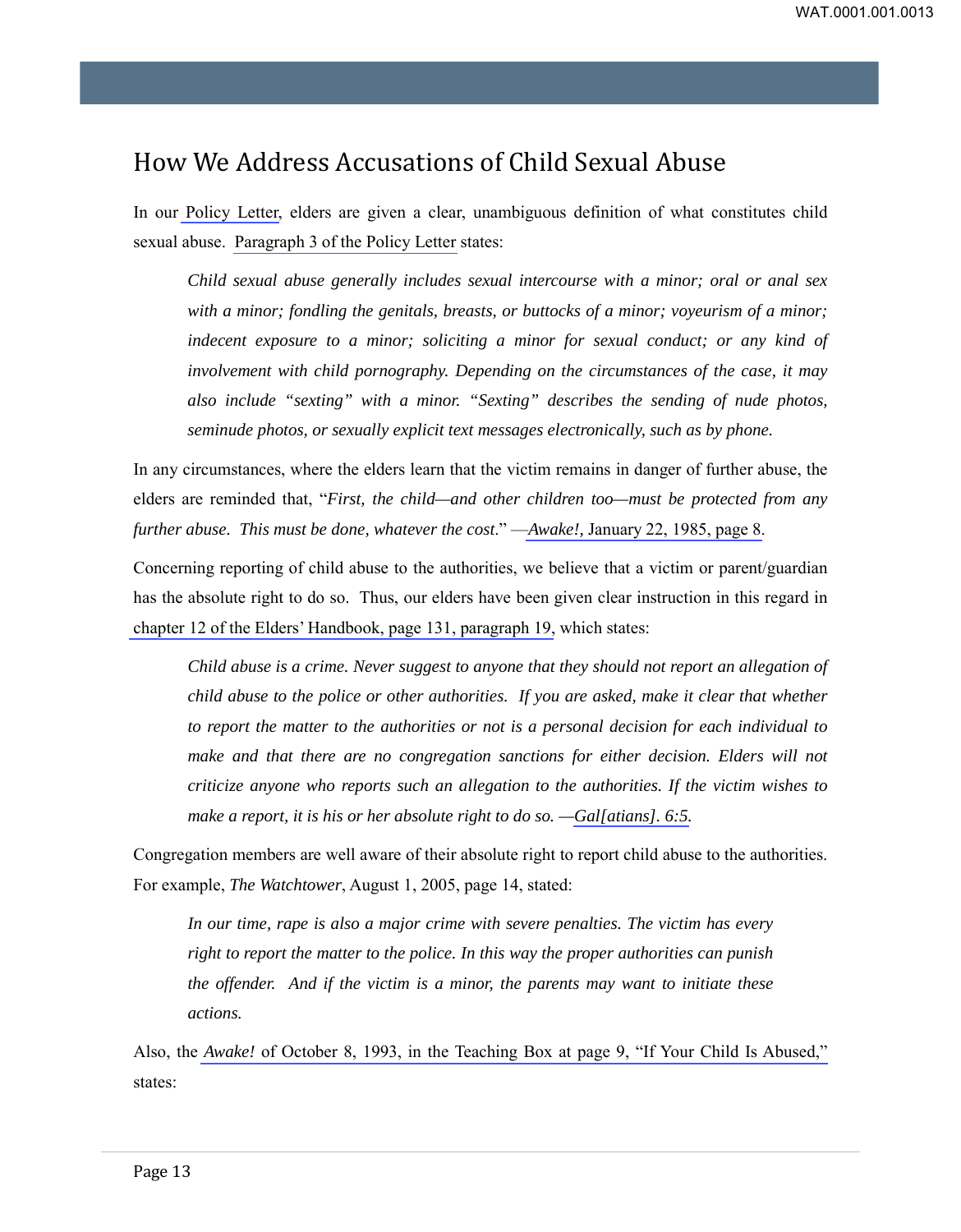*Some legal experts advise reporting the abuse to the authorities as soon as possible. In some lands the legal system may require this.* 

Further, paragraph 10 of the Policy Letter states:

*Regardless of whether the law requires the elders to report an accusation to the authorities, steps need to be taken to protect children.* 

As an organisation, we direct our elders to comply with legislation regarding mandatory reporting by clergy of allegations of child sexual abuse.

#### Contacting the Legal Department

Elders are directed to immediately contact the Legal Department when an allegation of child sexual abuse comes to their attention. Paragraph 4 of our Policy Letter states:

*. . . when elders learn of an accusation of child abuse, two elders from their congregation should immediately call the Legal Department for legal advice.* 

State and Territory mandatory reporting laws differ and are subject to change over time. Our elders may not be able to keep up-to-date with all of the developments in these laws. Therefore, elders are specifically instructed, upon hearing of any accusation, and before addressing the allegations with the alleged perpetrator, to contact the Legal Department.

The purpose of this direction is two-fold:

- 1. To ensure that congregation elders are fully apprised of and comply with the relevant and up-to-date reporting obligations applicable in the State or Territory in which they reside; and
- 2. Even in the absence of a mandatory reporting obligation, to ensure that elders convey to the victim (and/or their parent/guardian) that they have an absolute right to report the matter to the police and that elders should provide whatever support is needed in each instance.

We have instructed our Legal Department to specifically direct all elders who contact us that they are to advise the victim (and/or their parent/guardian) that they are completely free to report the matter to the police or other appropriate authority. Further, the Legal Department is instructed to then refer the call to the Service Department, which will provide Scriptural direction to the elders on how they can spiritually comfort and support the victim and his or her family. Elders are also reminded on how to handle the matter in harmony with Bible principles.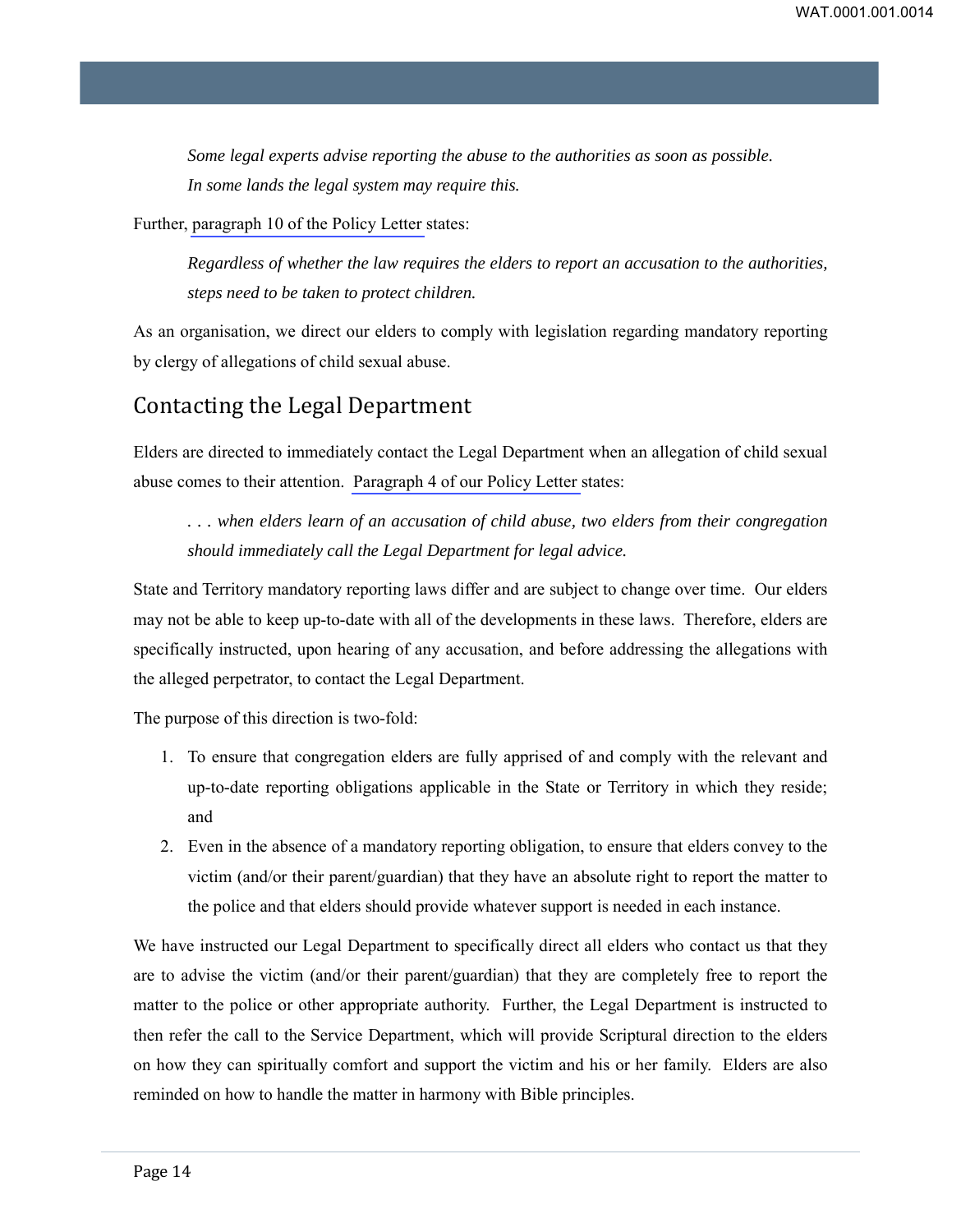## Elders Serve as Spiritual Shepherds of the Flock

Congregation elders are encouraged by the Bible to "*Shepherd the flock of God in their care.*" (1 Peter 5:2) This means that each elder would serve as a spiritual protection for members of the congregation or to " . . . *be like a hiding place from the wind, A place of concealment from the rain storm.*" (Isaiah 32:2) Likewise, the elders serve as a source of spiritual refreshment and encouragement as they "*speak consolingly to those who are depressed,* [and] *support the weak.*" (1 Thessalonians 5:14) This protective concern for each member of the congregation would especially extend to the protection of children from any type of sexual abuse.

Our Policy Letter dated October 1, 2012, paragraph 9 puts it this way:

*As spiritual shepherds, elders should continue to make every effort to protect all in the congregation, especially children, from the unwholesome practices of the world. (Isa. 32:1, 2) One of these is child sexual abuse. We abhor the sexual abuse of children and will not protect any perpetrator of such repugnant acts from the consequences of his gross sin. (Rom. 12:9) Elders should take seriously their responsibility in this matter so that the congregations will be safeguarded from any valid accusation of neglect in protecting children from sexual abuse.* 

Thus, when an allegation is made against a congregation member of the sin of child sexual abuse or any other gross violation of God's law comes to the attention of the body of elders, they are instructed to conduct a spiritual investigation according to Bible guidelines. To do so, they select two elders to look into the allegation. The two elders, with the consent of the parent(s)/guardian, would talk to the victim with the parent(s)/guardian present. If the victim is a very young minor, the two elders would talk just with the parent(s)/guardian alone, to ascertain the exact nature of the allegation. The elders would also privately talk to the alleged offender, without the victim being present. The elders would ask the accused questions about the allegations, and if necessary, seek information from any other witnesses.

If sufficient evidence is discovered by the two elders that establishes, under the rules of evidence set out in the Bible (as discussed under the next sub-heading), that the sin has been committed, the two elders make a verbal report to the body of elders. A decision is then made to form what Jehovah's Witnesses call a 'judicial committee'. The elders would contact the circuit overseer to designate an experienced elder from the circuit to serve as chairman of the committee. Two or more elders from the congregation would also be appointed to serve on this committee.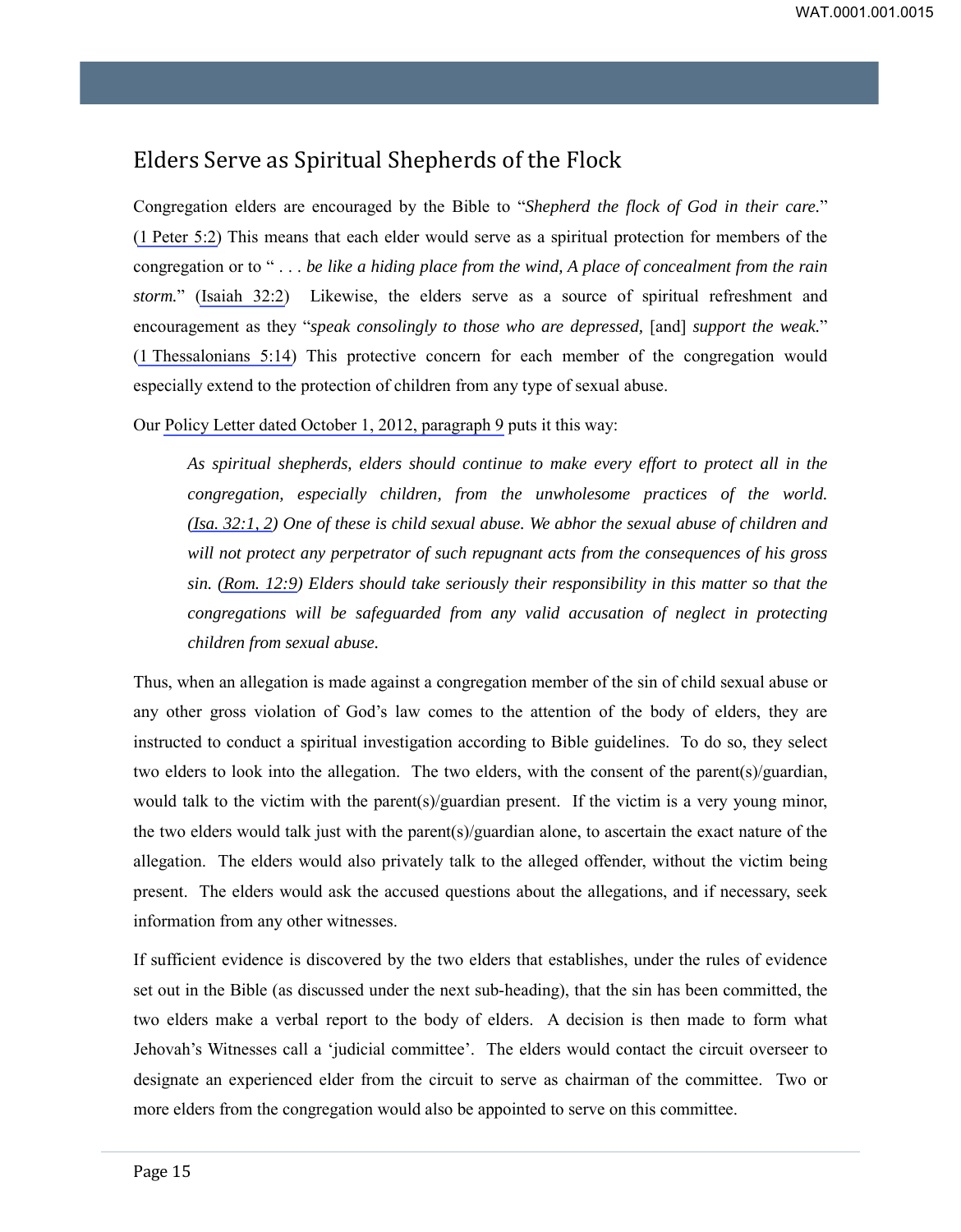A judicial committee is a special shepherding arrangement to determine if the individual accused is guilty of a violation of God's law and also to determine whether or not he is repentant. If the offender is unrepentant he will be 'disfellowshipped' (equivalent to being excommunicated) from the congregation. Following a disfellowshipping, an announcement of the decision is made to the congregation informing them that the perpetrator is no longer one of Jehovah's Witnesses. A disfellowshipped person will be treated by all Jehovah's Witnesses in harmony with the admonition of the Apostle John: ". . . *do not receive him into your homes or say a greeting to him*." (2 John 10) Thus, in the case of child sexual abuse, disfellowshipping is clearly a strong measure toward protecting children.

Even if a sinner is determined by the judicial committee to be genuinely repentant, the committee will follow the Scriptural injunction to "*Reprove before all onlookers those who practice sin, as a warning to the rest*." (1 Timothy 5:20) This includes an announcement made to the congregation that the sinner "has been reproved". A few weeks after an announcement of reproof is made, a warning lecture about the wrongness of the conduct and how to avoid it will generally be presented to the entire congregation. In cases of child sexual abuse, this will serve as a warning to help parents protect their children from any potential danger. Therefore, whether the judicial committee disfellowships or reproves, congregation members are aided in their ability to protect children from child sexual abuse should a congregation member commit this sin.

#### Allegations for Which Scriptural Proof is Insufficient

As in the case of rules of evidence in any secular legal system, congregations also have rules of evidence. These are set out in the Bible. Bible standards require clear evidence for the elders to judge an errant one guilty of serious sin. That evidence may be in the form of an admission, the testimony of two or more witnesses, or compelling circumstantial evidence testified to by at least two witnesses.

The Policy Letter states this on page 3, paragraph 11:

*However, in evaluating the evidence for internal congregational purposes, they must bear in mind the Bible's clear direction: "No single witness should rise up against a man respecting any error or any sin . . . At the mouth of two witnesses or at the mouth of three witnesses the matter should stand good." (Deut. 19:15) This requirement to consider testimony of two or three witnesses was confirmed by Jesus. (Matt. 18:16* ["On the testimony of two or three witnesses every matter may be established."]*) Thus, although they investigate every*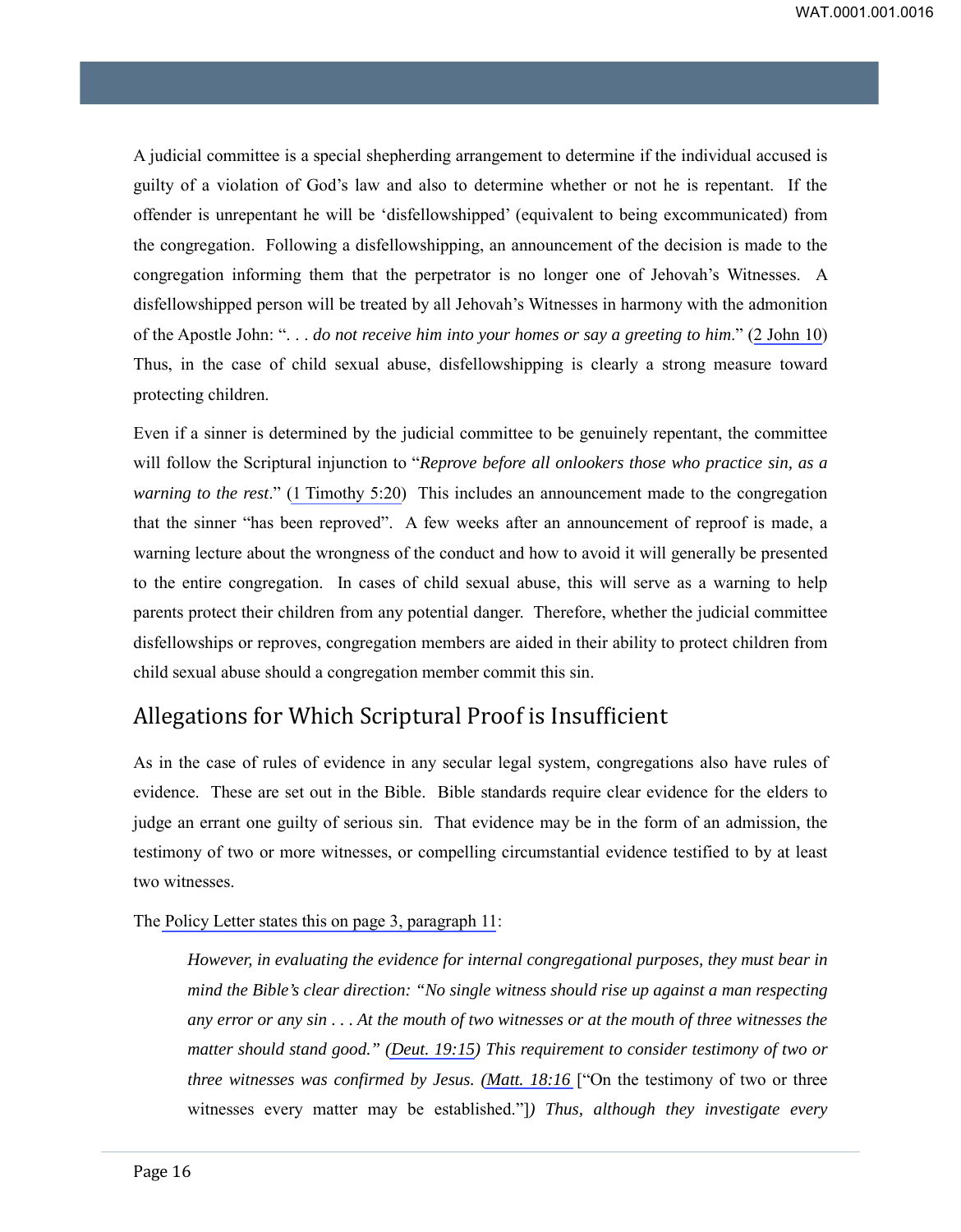*allegation, the elders are not authorized by the Scriptures to take congregational action unless there is a confession or there are two credible witnesses. . . .* [However,] *if two persons are witnesses to separate incidents of the same kind of wrongdoing, their testimony can be deemed sufficient to take judicial action. (1 Tim. 5:19, 24, 25)* 

When the rules of evidence of the Bible do not authorise the elders to take further judicial action and the matter has to be held in abeyance, our Policy Letter further directs that "*the elders should remain vigilant with regard to the conduct and activity of the accused*".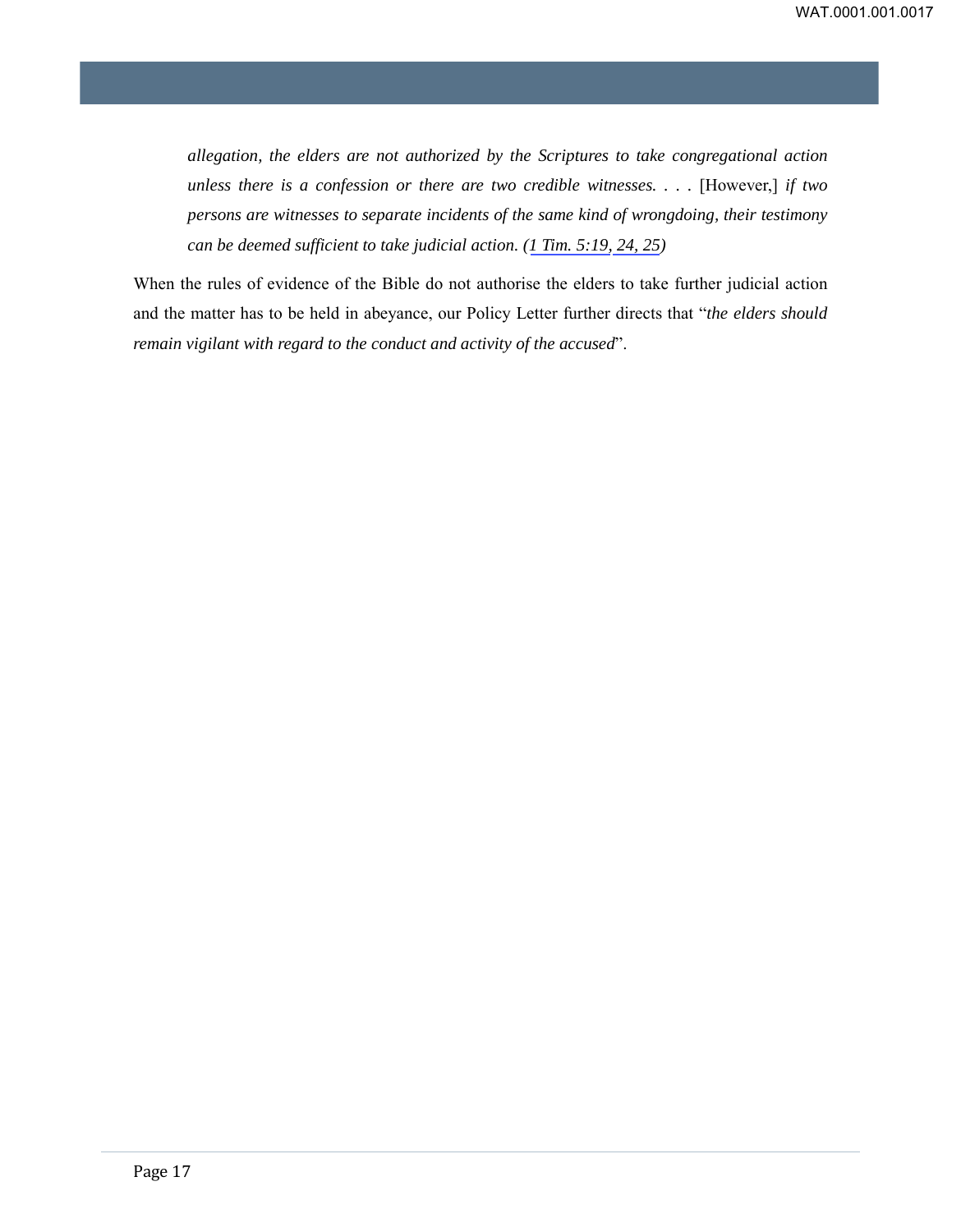## <span id="page-17-0"></span>How We Assist Survivors of Child Sexual Abuse

As well as supporting the efforts of parents/guardians in protecting their children, congregation elders are encouraged to be supportive of child and adult survivors of abuse. Ancillary to any mental health care or professional therapy that a survivor may seek, local congregation elders will provide spiritual comfort and pastoral care from the Scriptures. For example, elders are encouraged to "*Speak consolingly to those who are depressed*." (1 Thessalonians 5:14) Elders also need to be good listeners and to use the Bible to "*Be quick to listen, slow to speak*."—James 1:19.

Spiritual comfort provided by elders to a survivor is not viewed as a substitute for professional therapy or legal redress. Elders focus on reassuring the survivor that he or she is the innocent victim, that they are loved by God, and that they have the care and full support of the elders and the congregation.

As expressed in the *Awake!,* January 22, 1985, page 8:

*[T]he child must be given a lot of love and emotional support. Parents must make it very clear that the little victim is not to blame. The crime and anything that happens as a result of it—even if a close relative goes to prison—is not her (or his) fault. But that reassurance will have to be given many times, so that the victim comes to believe it—and to believe that the parents believe it too!* 

Extensive material is published by Jehovah's Witnesses to assist elders and members of the congregation on how best to provide such spiritual support.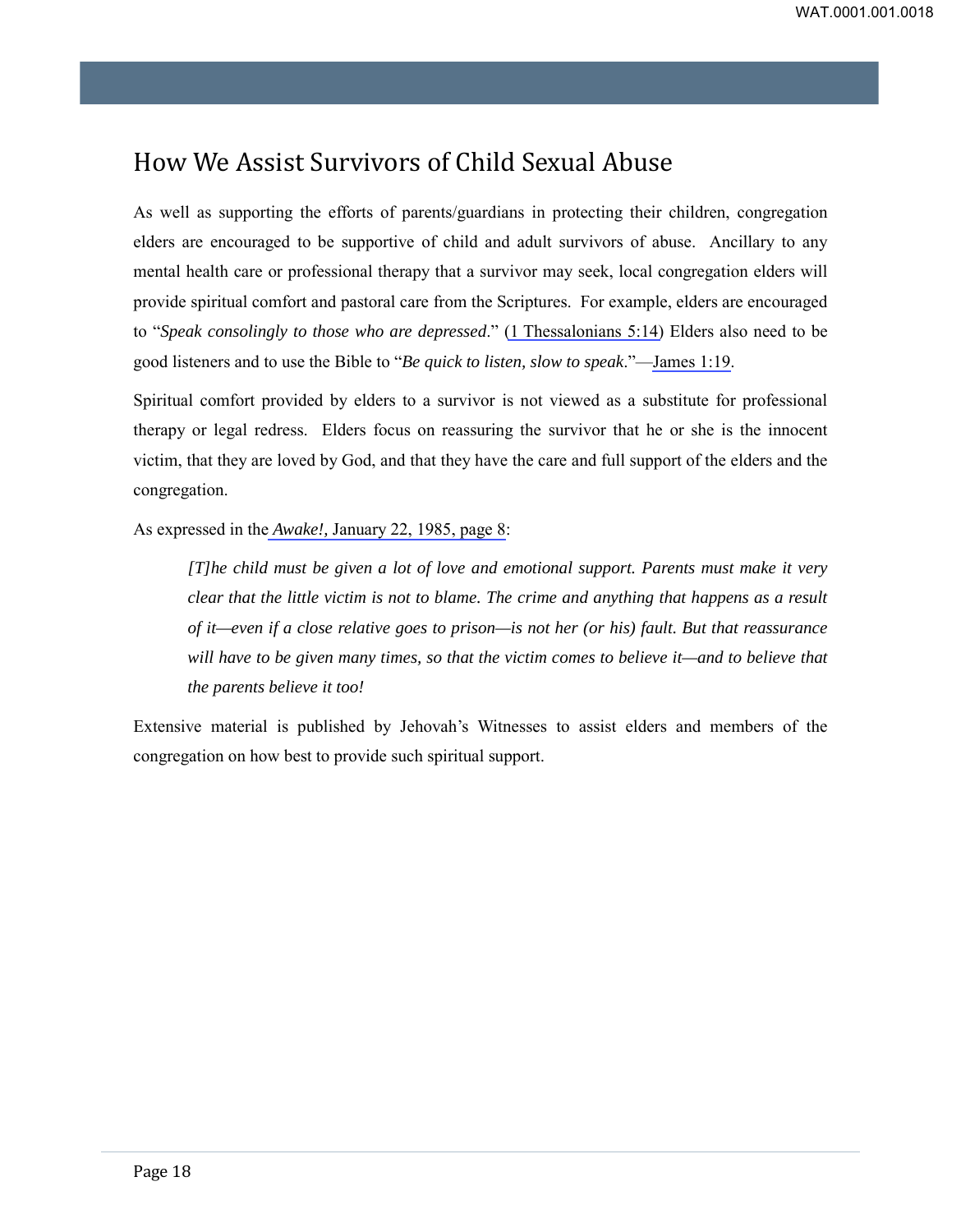## <span id="page-18-0"></span>Our Submission to the Victorian Parliamentary Inquiry

Pursuant to Item 2 of the Schedule, we enclose a copy of our complete submission to the *Victorian Parliamentary Inquiry into the Handling of Child Abuse by Religious and Other Organisations*.